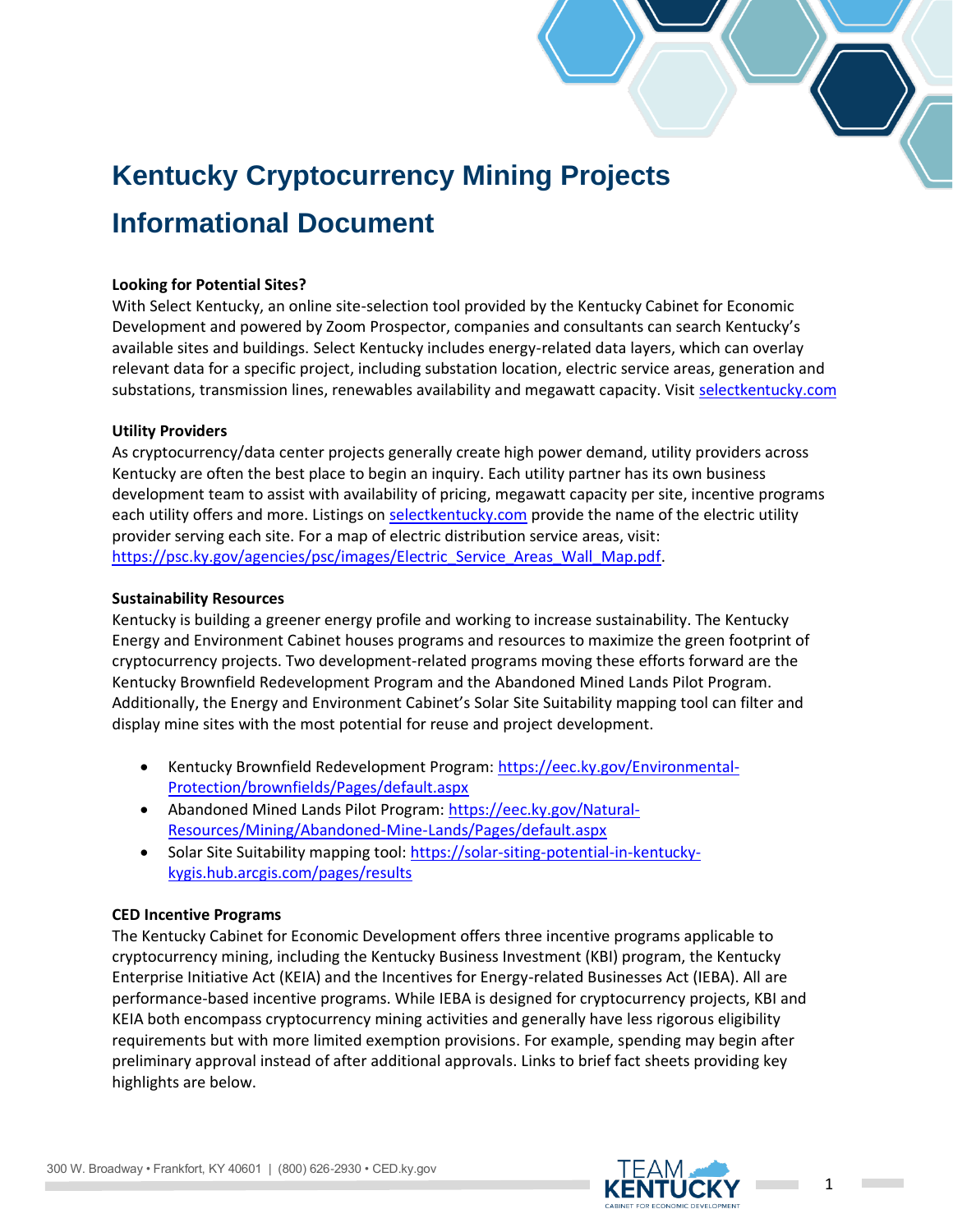| Program     | <b>Overview</b>                                                                                                                                                                                                                                                                                                                                                                                                                                                                                                                                                                                                             | Incentive                                                                                                                                                                                                                                                                              |
|-------------|-----------------------------------------------------------------------------------------------------------------------------------------------------------------------------------------------------------------------------------------------------------------------------------------------------------------------------------------------------------------------------------------------------------------------------------------------------------------------------------------------------------------------------------------------------------------------------------------------------------------------------|----------------------------------------------------------------------------------------------------------------------------------------------------------------------------------------------------------------------------------------------------------------------------------------|
| KBI         | Eligible companies include manufacturing, non-retail<br>service or technology, agribusiness, headquarter<br>operations, hospital operations, coal severing &<br>processing, alternative fuel, gasification, energy-<br>efficient alternative fuels, renewable energy<br>production, and carbon dioxide transmission pipelines.<br>Requires minimum of 10 new jobs created, minimum<br>wage requirements and minimum capital investment of<br>\$100,000. Job and wage targets are also negotiated.<br>Spending may begin after preliminary approval.<br><b>Fact Sheet:</b><br>https://cedky.com/cdn/1740 KBIFactSheet.pdf?64 | The following incentive may be<br>available for up to 10-15 years<br>(depending on location):<br>Wage assessment<br>a.<br>Corporate income tax andLLET<br>b.<br>credit                                                                                                                 |
| <b>KEIA</b> | Eligible companies are the same as KBI plus companies<br>operating or developing a tourism attraction.<br>Requires minimum capital investment of \$500,000 in<br>eligible costs, including construction materials and<br>building fixtures, and at least \$50,000 for electronic<br>processing equipment (if seeking incentives).<br>Spending may begin after approval.<br>Fact Sheet:<br>https://cedky.com/cdn/1740_keia.pdf?64                                                                                                                                                                                            | Provides a one-time refund of the<br>sales & use taxes paid on the<br>following:<br>Construction materials &<br>a.<br>building fixtures (\$20 million<br>annually available)<br>b. R&D, electronic processing and<br>flight simulation equipment (\$5<br>million annually available)   |
| <b>IEBA</b> | Eligible companies include cryptocurrency facilities.<br>Requires minimum capital investment of \$1,000,000.<br>Spending may begin after preliminary approval, final<br>approval and the activation date of the incentive<br>agreement. For sales and use tax purposes, no<br>purchases made prior to the activation date are eligible<br>for refund per KRS 154.27-070.<br><b>Fact Sheet:</b><br>https://cedky.com/cdn/1740_IEBA.pdf                                                                                                                                                                                       | The following incentive may be<br>available for up to 25 years:<br>Wage assessment<br>a.<br>Corporate income tax andLLET<br>b.<br>credit<br>c. Sales & use tax refund on<br>tangible personal property used<br>to construct/upgrade facility,<br>including cryptocurrency<br>equipment |



 $\mathcal{L}^{\mathcal{L}}$ 

 $\mathcal{L}^{\text{max}}_{\text{max}}$ 

 $\mathcal{L}^{\text{max}}_{\text{max}}$